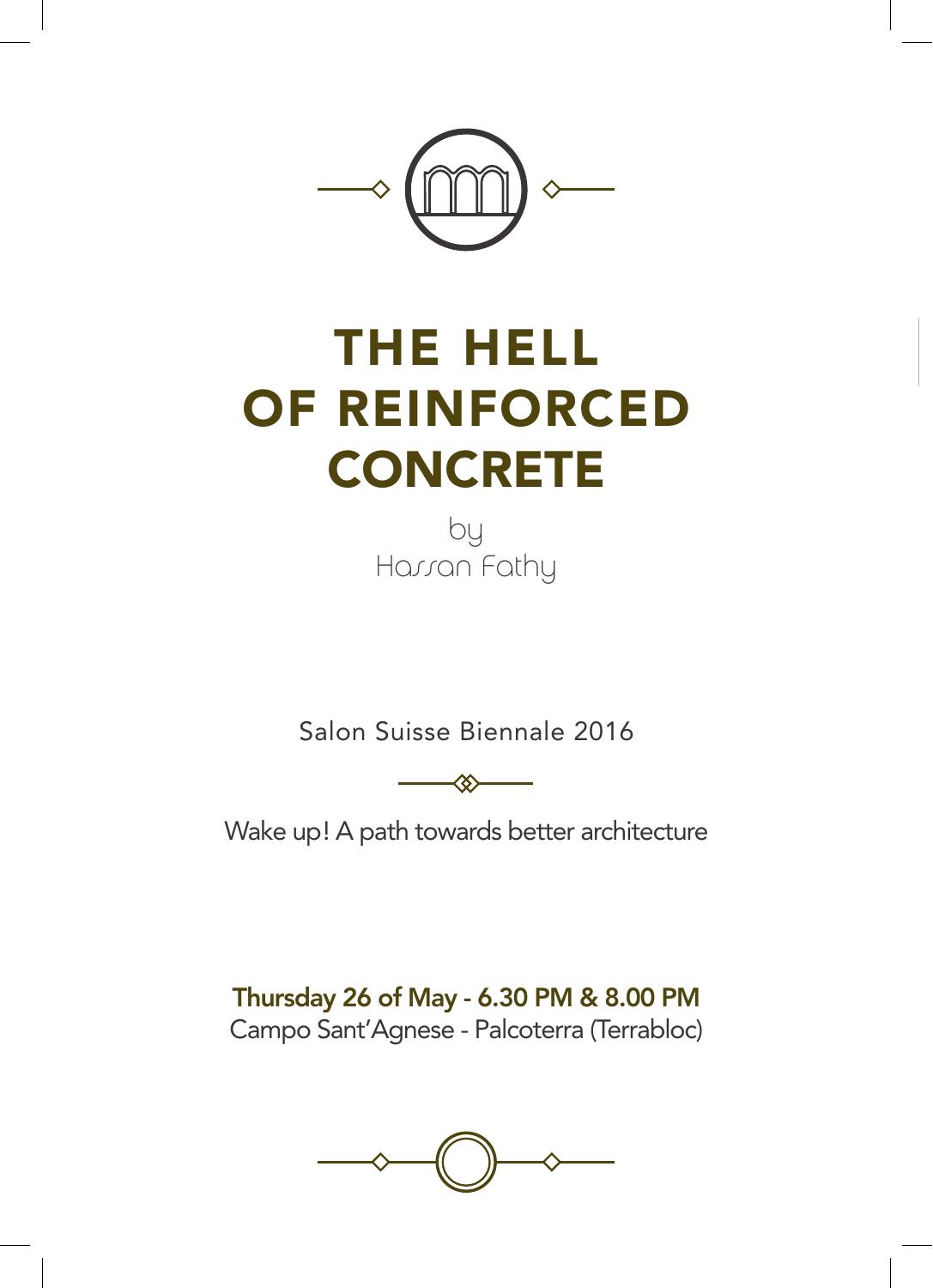### THE HELL OF REINFORCED CONCRETE

Nicholas Weeks dramaturge, Emmet (EMbodied METaphors), *University of Geneva*

Thanks to Rachida Teymour for translation from Arabic to French

◈

Actors : Natania Prezant & Nyan Storey

> Scenography: Lucas Oettli

#### 

**Jassan Fathy (1900-1989), Egyp-**I Itian architect, wrote in Arabic a play called The hell of reinforced concrete, in 1964. The play consists mainly in a dialogue between two men: Hassan Kaf and Hassan Mim. The first militates for the modem city of New Bariz (Upper Egypt) built in

the Occidental manner, in reinforced concrete. The second defends the traditional architecture of Egyptian oases. After visiting the traditional village of Old Bariz together, Hassan Kaf joins Hassan Mim's opinion and bewails selling his parents house for practically no money.

#### Places : the New Kharga & the Old Kharga

List of characters : Hassan Kaf, office employee of the society for the development of the desert.

Hassan Mim, architect commissioned to plan the village of Bariz.

#### Act I

Hassan Kaf: Unfortunately there is no one around to teach them how to drink properly. They say it's out of fashion. Welcome, Mr architect! I trust you slept well last night.

Hassan Mim: Hamdullilah! I slept badly. And I thank you for having installed me in the director's pavilion. But the heat is suffocating. Even the fridge can't manage to cool the water. May God preserve us. I haven't slept at all, that's why I dither.

Hassan Kaf: It's a little hot these days, by the grace of God.

Hassan Mim: A little hot? A bit of an understatement that! What are the heatwaves like then? When it's really hot, what's the situation?

Hassan Kaf: To tell you the truth, Mr architect, there are far hotter days than

the ones we are going through. The weather ought to improve over the next few days.

Hassan Mim: These days, as you say, when will they come, God willing?

Hassan Kaf: In about eight months ! The thought is very comforting! What a misfortune! We don't have electric ventilators to cool the atmosphere!

Hassan Mim: It's good that you have no ventilator to divert the wind and carry the stifling heat that's blocked above to the cool floors below. A simple fan made of straw from the oasis would have been enough. Nobody builds them anymore nowadays. They say it's out of fashion. It's a shame. There was something beautiful about them. Patterns used to be sown on the fabric. It's what was needed in a climate such as this.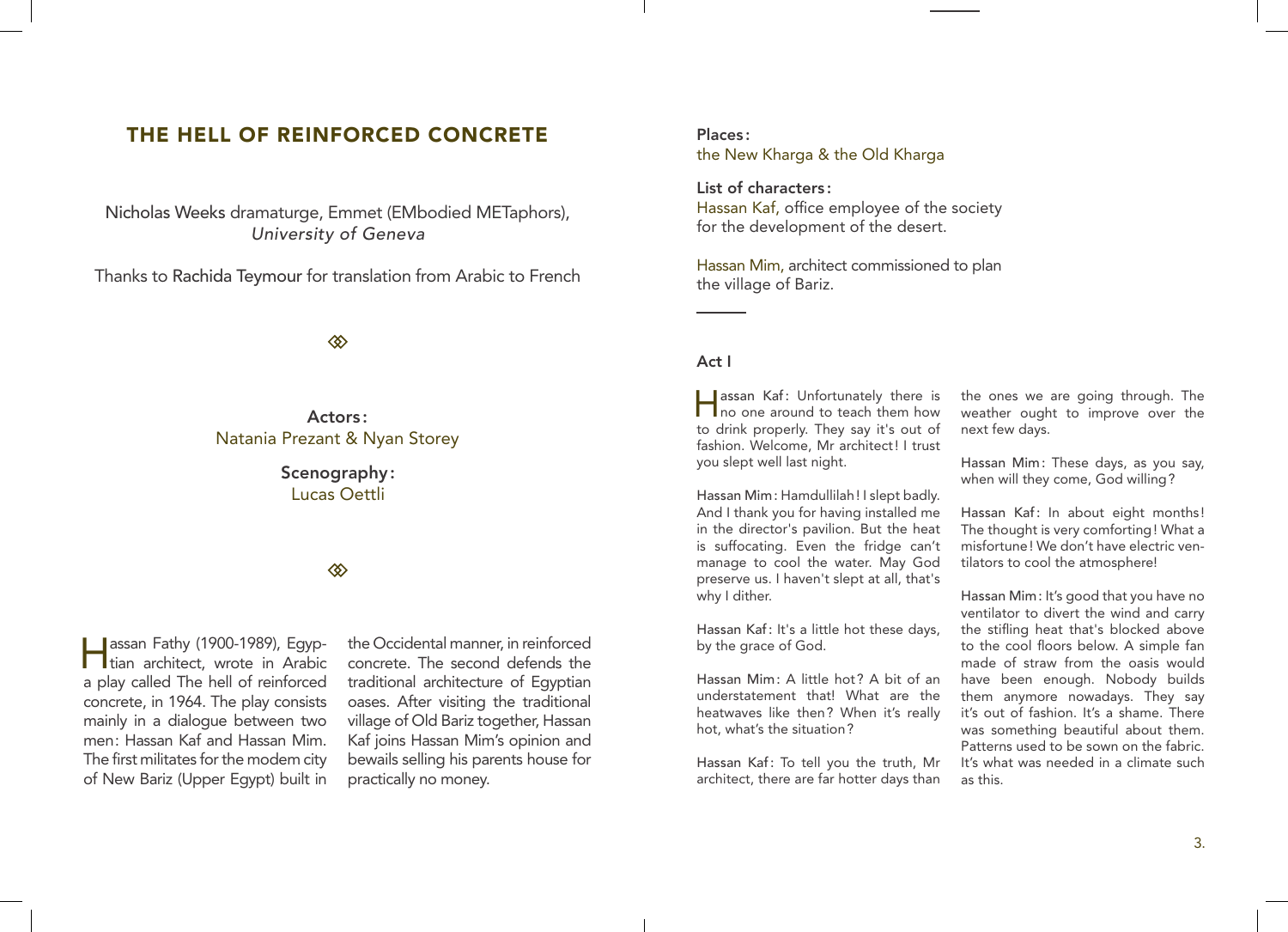Hassan Kaf: Have a Coca-Cola to cool you down a little.

Hassan Mim: Thanks, I've just had three glasses and my stomach is burning. That Coca-Cola leaves a taste of diluted acid in the throat.

Hassan Kaf: It that true? We can't live without Coca-Cola. Even the little children!

Hassan Mim: Tell me, what did you do before you had Coca-Cola?

Hassan Kaf: To tell you the truth, I've never asked myself that question before. I can't even remember the time before Coca-Cola. I thought it had always existed. It seems it existed before my own birth… though it came only with the companies that dug the wells…

Hassan Mim: My friend, let us forget this Coca-Cola business. I have an important question. Tell me, what you think ? Do you belong to the children of the oasis ? What would be the best project for the streets of Bariz ? Should we build them narrow and curved, and give them the form of the covered alleys in your ancient town? Or should we build them large and orthogonal, like those of the new town? What do you think is the best solution?

Hassan Kaf: Wide streets of course, approximately 20 to 30 meters, just like those of the new town, and houses aligned in orthogonal rows, the modern way !

Hassan Mim: Don't you think that the width of the streets is what causes the heat which stifles our throats. This is the reason why there is no shade, there is no awning to counter the hot wind coming from the Sahara, the dust which enters the houses. What do you think of the ancient streets ?

Hassan Kaf: May God preserve us from them, my Bey! You want to bring us a hundred years back. That's an old fashion which doesn't exist anymore. Now, when inhabitants build for themselves, they do orthogonal streets as in the city, and at least twenty meters wide.

Hassan Mim: So you think your ancestors were idiots building tortuous and covered streets ?

Hassan Kaf: The builders from ancient times weren't like the architects of today. And anyway they were peasants. How can we compare them to the architects who have studied in America and in Europe? May God protect them!

Hassan Mim: For my part, when I visit a new country for projects and other reasons, I always like to pay my respects to the works of the predecessors who built the country. Of course they are long dead, but when I walk in a neighbourhood in ruins, I get the impression that the people who built it are still alive and meet me at every street corner and I salute them and chat with them that way. I would like to visit the old Kharga

to meet your ancestors and see what they have done. Maybe they have something to tell us. How about it ?

Hassan Kaf: These places are so old there's nothing worth studying and, besides, their narrow alleys reek of foul smells. They are infested with flies.

Hassan Mim: The foul smell doesn't come from the narrowness of the streets! I've seen the town of Capri visited by millionaires. The streets are narrow never more than 90 cm. They don't smell bad. The foul odour you talk about springs from the latrines open on the narrow street. And you would want them to smell nice? That there should be no flies ? I want to visit the town of your ancestors. Let's go for I can't bear the heat of this room. It's an oven!

#### Act 2

## **Hassan Kaf: Run! Run!**

Hassan Mim: What's going on? Quick, get in! Ouch! Ouch! The sand is hitting my neck as the bullets of a hunting rifle.

Hassan Kaf: Shut the window on your side, please, ya Osta! It's not dust but stones this wind carries in its trail. Driver, take us to the Old town and bring us to the street of our old household, by Eyin.

*The Jeep starts with a blow of the horn.*

#### Act 3

*One of the old streets, an alley, narrow and covered. The air is agreeable and without any dust.*

Hassan Mim: Grace be to God! God's salvation be yours, residents of these buildings. May salvation be yours, builders of the houses of this town. It's a paradise. Truly, it's a very good thing. It's a gift from God! Neither heat, nor hot winds, nor dust hitting our necks! Those are the true architects !

Hassan Kaf: You are right, this is magnificent.

Hassan Mim: Your ancestors, may their souls rest in peace, were right; they weren't idiots! They made their narrow streets tortuous and covered. They were really first class workers !

Hassan Kaf: It's true. How come I haven't noticed even though I am native of this country ? If you hadn't brought it to my attention, I would never have become aware of it. This coolness is wonderful. Here we can breathe and there is no need for Coca-Cola.

Hassan Mim: You mean to say that you have come to see that your ancestors weren't backward-minded idiots as has been commonly supposed, but that we are the benighted ones… and we aren't even conscious of it!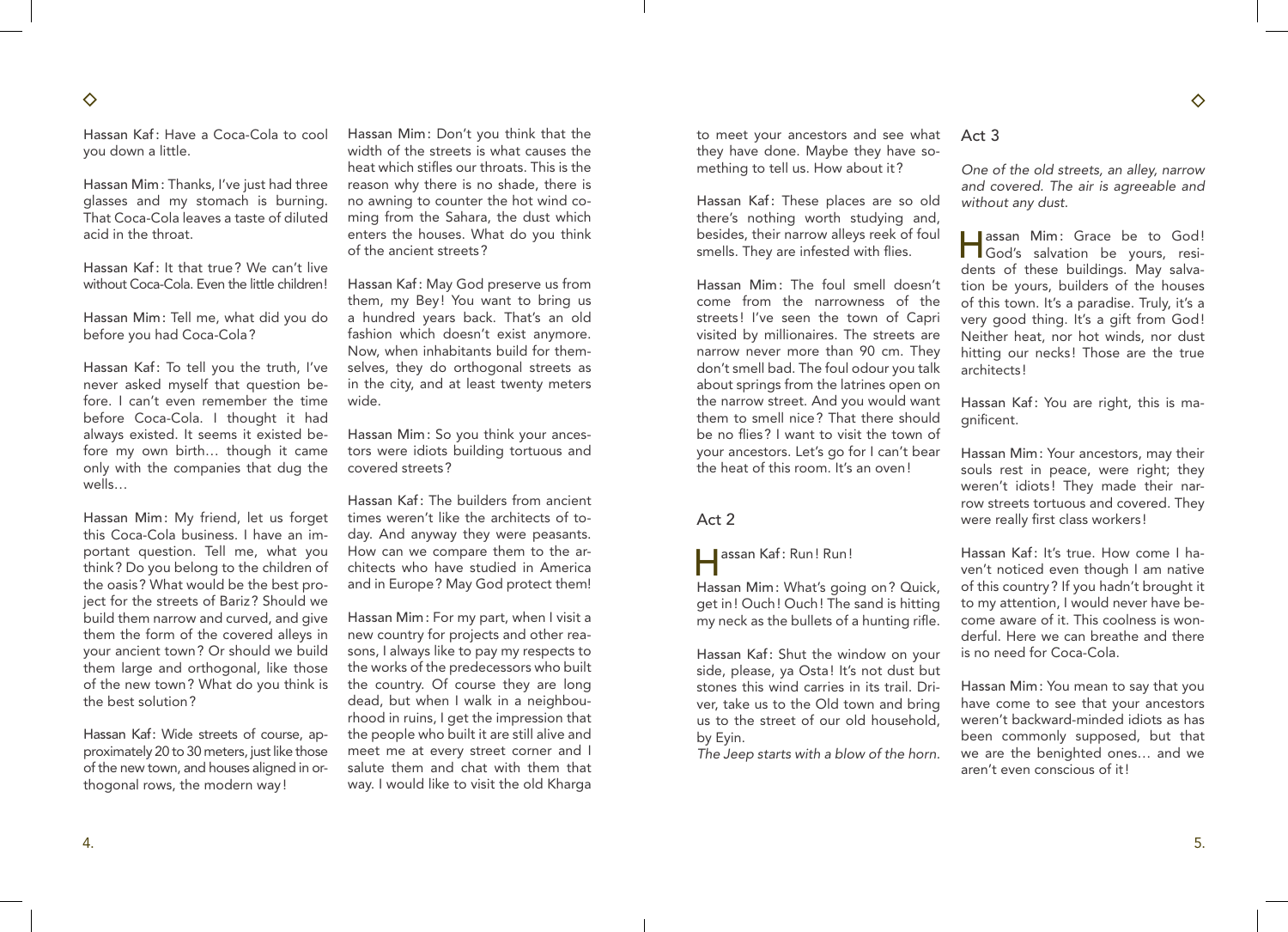Hassan Kaf: That's it, that's it! We are idiots! How come I haven't felt this coolness before? It's as if we had been hypnotised. Cooked by the heat, we drink Coca-Cola until our bellies are ready to burst! And take delight in becoming modern by drinking Coca-Cola like the Americans !

Hassan Mim: You mean to say that they have hypnotised you? It's true. They have brainwashed you to make you accept this furnace instead of staying in paradise. Because they sell you the furnace. And paradise comes from God. It can't be sold, or bought!

Hassan Kaf: So be it. As the holy Quran says, "We have become atheists and have inverted divine providence." We have changed all this with the fire of Hell by building our modern houses in reinforced concrete. May God spare us from building in concrete!

Hassan Mim: I have an idea. We should change this verse for another: "The blind and the seer, night and day, neither shadow, nor heat, and the living and the dead are equal. God listens and you can't hear those that lie in the cemetery."

Hassan Kaf: So be it! [*Very moved by what he has seen.*] It's true, we, the living, have become the inhabitants of tombs not our ancestors, for we neither feel, nor listen; shadows and heat have fallen on us.

Hassan Mim: By the grace of God you have started to understand!

Hassan Kaf [*Crying and lamenting for his ancestors, he turns his face left and right from side to side*]: What happened to me for me to sell the house of my ancestors ? We are in front of the building. I have sold, for 150 pounds, the big house in which I was born and where I have grown up. It's true it was made of raw earth, but it was spacious and fresh. We played hide and seek inside, we ran. I sold it for 150 pounds and bought a house made of cemented bricks : two bedrooms and a living room. We can't move inside and it's as hot as in the director's house. The children can't sleep anymore and they cry because of the heat. They are covered in rashes. I put the price of the old house in down payment and I still have 800 pounds of debts. And each month I pay half my salary. And the children cry and have rashes. So they cry and shout. What a shame! I have swapped a gift from God against a house of perdition in reinforced concrete, one from the street of a town where the air throws stones at us. Ah! what a shame, our old house!

Hassan Mim : Calm down Effendi! It's not your fault. But ours, us architects who have led you into error building you concrete houses, telling you that yours was old fashioned and that the streets had to be broad. It is your ancestors who have made you come to terms with the fact that you are simme-

ring, without being aware of it, in the fire of your reinforced concrete house of perdition, as you call it.

Hassan Kaf: May God burn the architects in hell-fire for having put us, me and my children, in there! They are atheists, they are atheists, they are atheists. May the wrath of God hit architects and entrepreneurs !

Hassan Mim: Calm down! Don't forget that I am architect myself and that I am the one who, for the last ten minutes, has been opening your eyes and made you feel the difference in the reinforced concrete house you have bought and the Coca-Cola that you can't even remember when you have begun drinking. You were perfectly happy.

Hassan Kaf: God forgive me, Mr architect, it's my frustration at having lost all my money, and the house of my ancestors… and the illness of my children. Ah! my money! Ah my ancestors!

Hassan Mim: May your ancestors rest in peace! Today I have learnt a lot from them, more than I have learnt from school. Myself I was blind like my colleagues the architects, and I was about to build broad streets in Bariz. Not only 30, but 35 meters wide, for the pavements. I worried about the car drivers who wouldn't be able to enter the alleys for the next 30 years, and for the highway inspectors coming every ten years… I was about to let the gusts of wind come in. Winds which blow as

hell-fire in each household! Grace be to God and thanks be to your ancestors ! You know how much good this visit did us !

♦

Hassan Kaf: Ah! my ancestors! Ah my money ! My family's money is lost! Ya nas! And everyone told me to be modern! I have been mocked! And I sold the house of my ancestors for 150 pounds and they sold me the house of perdition, two and a half rooms, for 950 pounds! Oh! my money! Oh! my ancestors !

Hassan Mim: Stop whining! God made you the answer to this problem. I was blind. As the Quran says, "He takes the living out of the dead."

Hassan Kaf [*cries louder and louder, striking his head.*]: It's true he's taken the living Hassan out of the dead one. Only the price was too high considering the money I make, father of children. What is their fault? They can't sleep and have their rashes. Ah! my children!

Hassan Mim: Well. Let us return to the office and see what we can do for each time you glance at your former household, frustration gets the better of you. Calm down and thank God for having opened your eyes to your hypnotisation, and hope that the Minister of Housing will do the same.